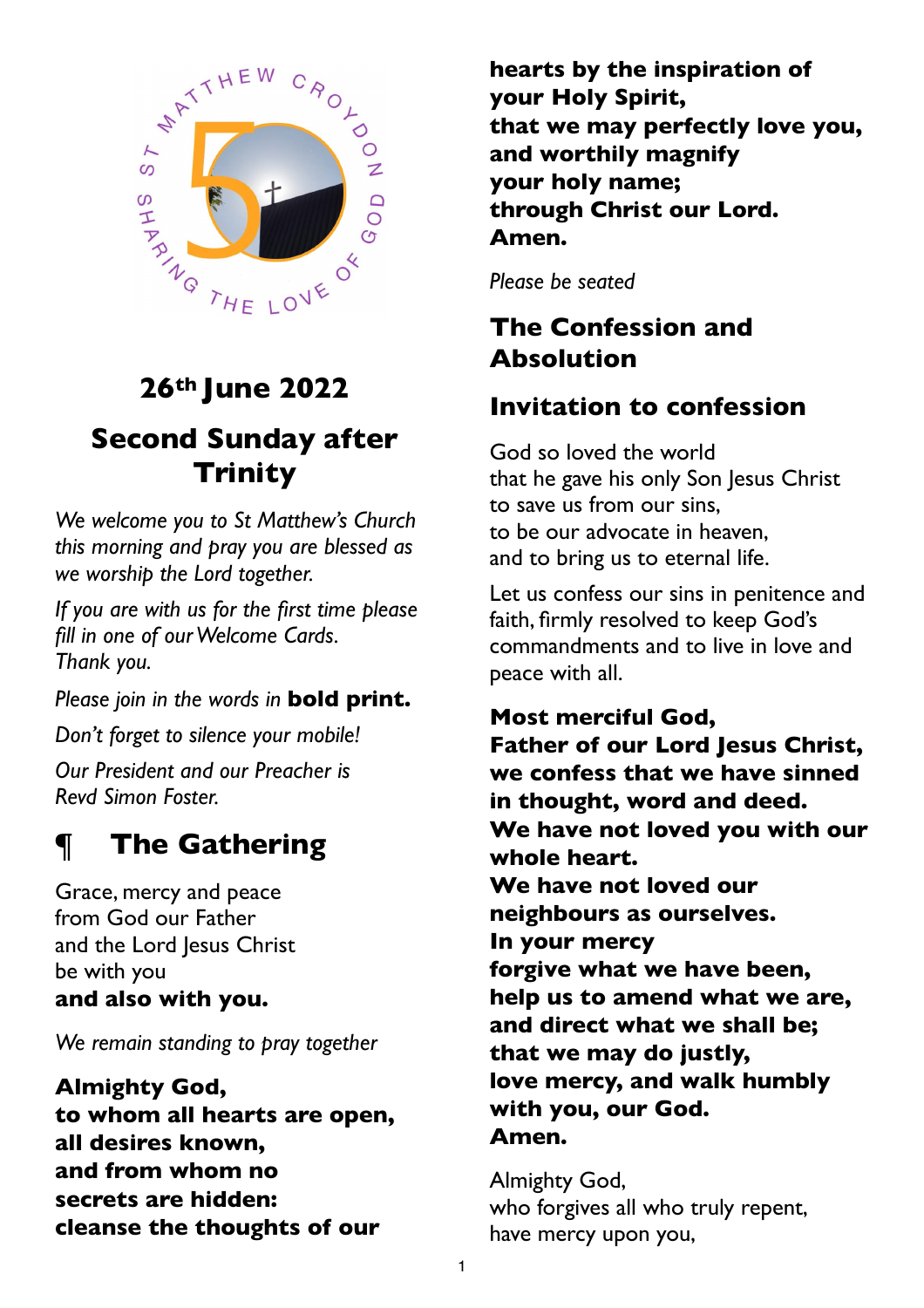pardon and deliver you from all your sins, confirm and strengthen you in all goodness, and keep you in life eternal; through Jesus Christ our Lord.

#### **Amen.**

*Please stand*

### **Gloria in Excelsis**

**Glory to God in the highest, and peace to his people on earth.**

**Lord God, heavenly King, almighty God and Father, we worship you, we give you thanks, we praise you for your glory.**

**Lord Jesus Christ, only Son of the Father, Lord God, Lamb of God, you take away the sin of the world: have mercy on us; you are seated at the right hand of the Father: receive our prayer.**

**For you alone are the Holy One, you alone are the Lord, you alone are the Most High, Jesus Christ, with the Holy Spirit, in the glory of God the Father. Amen.**

### **The Collect**

#### *A period of silent prayer*

Faithful Creator, whose mercy never fails: deepen our faithfulness to you and to your living Word, Jesus Christ our Lord. **Amen.**

## **¶ The Liturgy of the Word**

Let us prepare ourselves for the Word of God as it comes to us in the reading of Holy Scripture.

### **Our hearts and minds are open.**

*Please be seated*

### **First Reading**

#### *2 Kings 2.1-2, 6-14*

Now when the Lord was about to take Elijah up to heaven by a whirlwind, Elijah and Elisha were on their way from Gilgal. 2Elijah said to Elisha, 'Stay here; for the Lord has sent me as far as Bethel.' But Elisha said, 'As the Lord lives, and as you yourself live, I will not leave you.' So they went down to Bethel.'

6Then Elijah said to him, 'Stay here; for the Lord has sent me to the Jordan.' But he said, 'As the Lord lives, and as you yourself live, I will not leave you.' So the two of them went on. 7Fifty men of the company of prophets also went, and stood at some distance from them, as they both were standing by the Jordan. 8Then Elijah took his mantle and rolled it up, and struck the water; the water was parted to the one side and to the other, until the two of them crossed on dry ground.

9When they had crossed, Elijah said to Elisha, 'Tell me what I may do for you, before I am taken from you.' Elisha said, 'Please let me inherit a double share of your spirit.' 10He responded, 'You have asked a hard thing; yet, if you see me as I am being taken from you, it will be granted you; if not, it will not.' 11As they continued walking and talking, a chariot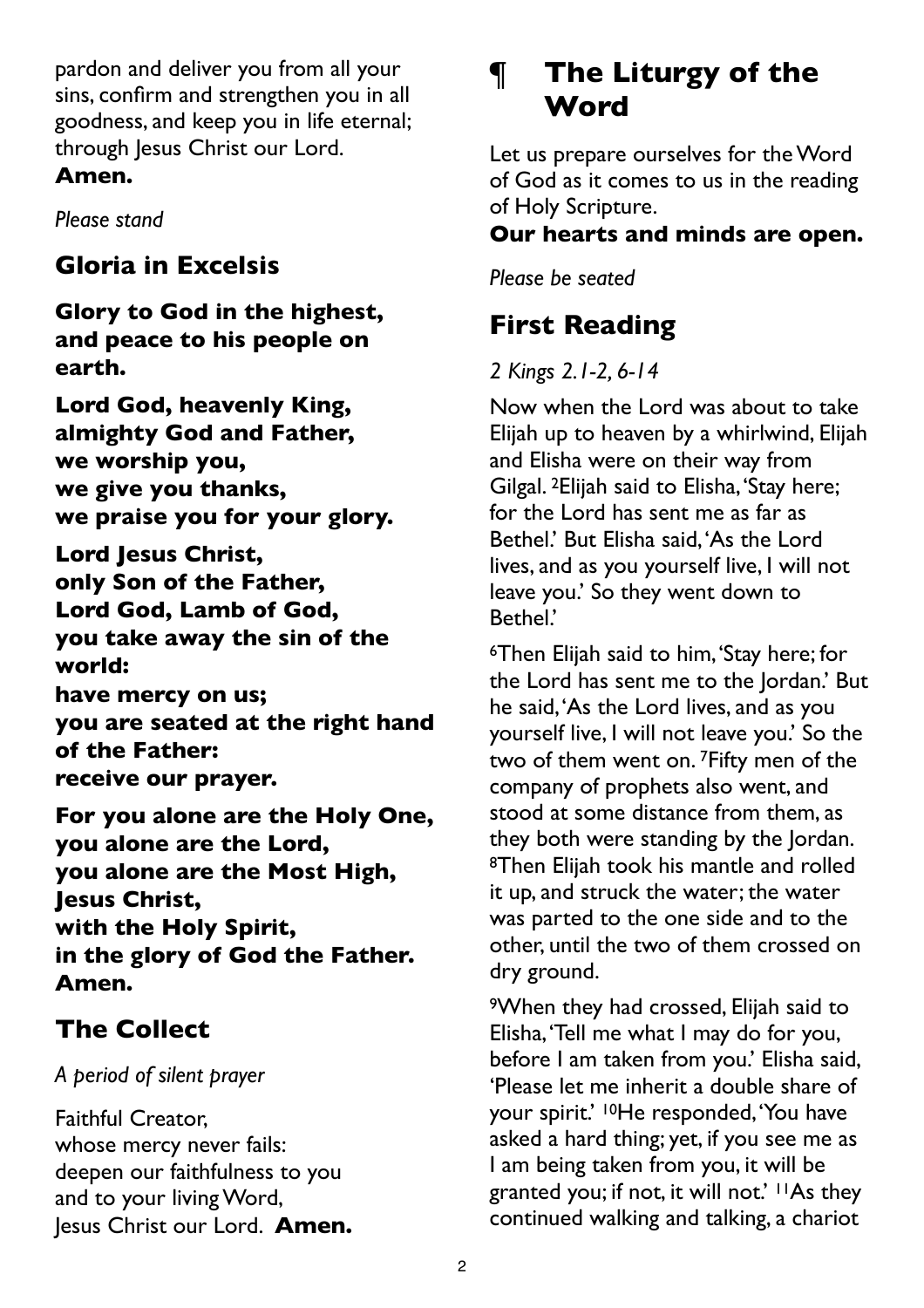of fire and horses of fire separated the two of them, and Elijah ascended in a whirlwind into heaven. 12Elisha kept watching and crying out, 'Father, father! The chariots of Israel and its horsemen!' But when he could no longer see him, he grasped his own clothes and tore them in two pieces.

<sup>13</sup>He picked up the mantle of Elijah that had fallen from him, and went back and stood on the bank of the Jordan. <sup>14</sup>He took the mantle of Elijah that had fallen from him, and struck the water, saying, 'Where is the Lord, the God of Elijah?' When he had struck the water, the water was parted to the one side and to the other, and Elisha went over.

This is the word of the Lord. **Thanks be to God.**

### **Second Reading**

*Galatians 5.1, 13-25*

For freedom Christ has set us free. Stand firm, therefore, and do not submit again to a yoke of slavery.

13For you were called to freedom, brothers and sisters; only do not use your freedom as an opportunity for self-indulgence, but through love become slaves to one another. 14For the whole law is summed up in a single commandment, 'You shall love your neighbour as yourself.' 15If, however, you bite and devour one another, take care that you are not consumed by one another.

16Live by the Spirit, I say, and do not gratify the desires of the flesh. 17For what the flesh desires is opposed to the Spirit, and what the Spirit desires is opposed to the flesh; for these are opposed to each other, to prevent you from doing what you want. <sup>18</sup>But if you

are led by the Spirit, you are not subject to the law. 19Now the works of the flesh are obvious: fornication, impurity, licentiousness, 20idolatry, sorcery, enmities, strife, jealousy, anger, quarrels, dissensions, factions, <sup>21</sup>envy, drunkenness, carousing, and things like these. I am warning you, as I warned you before: those who do such things will not inherit the kingdom of God.

22By contrast, the fruit of the Spirit is love, joy, peace, patience, kindness, generosity, faithfulness, 23gentleness, and self-control. There is no law against such things. 24And those who belong to Christ Jesus have crucified the flesh with its passions and desires. 25If we live by the Spirit, let us also be guided by the Spirit.

This is the word of the Lord.

**Thanks be to God.**

### **The Gospel**

Let us stand to greet the Gospel of Christ.

Alleluia, alleluia, alleluia.

#### **Alleluia, alleluia, alleluia.**

We do not live by bread alone, but by every word that comes from the mouth of God.

### **Alleluia, alleluia, alleluia.**

The Lord be with you **and also with you.**

Hear the Gospel of our Lord Jesus Christ according to Luke.

### **Glory to you, O Lord.**

*Luke 9. 51-62*

When the days drew near for him to be taken up, he set his face to go to Jerusalem. 52And he sent messengers ahead of him. On their way they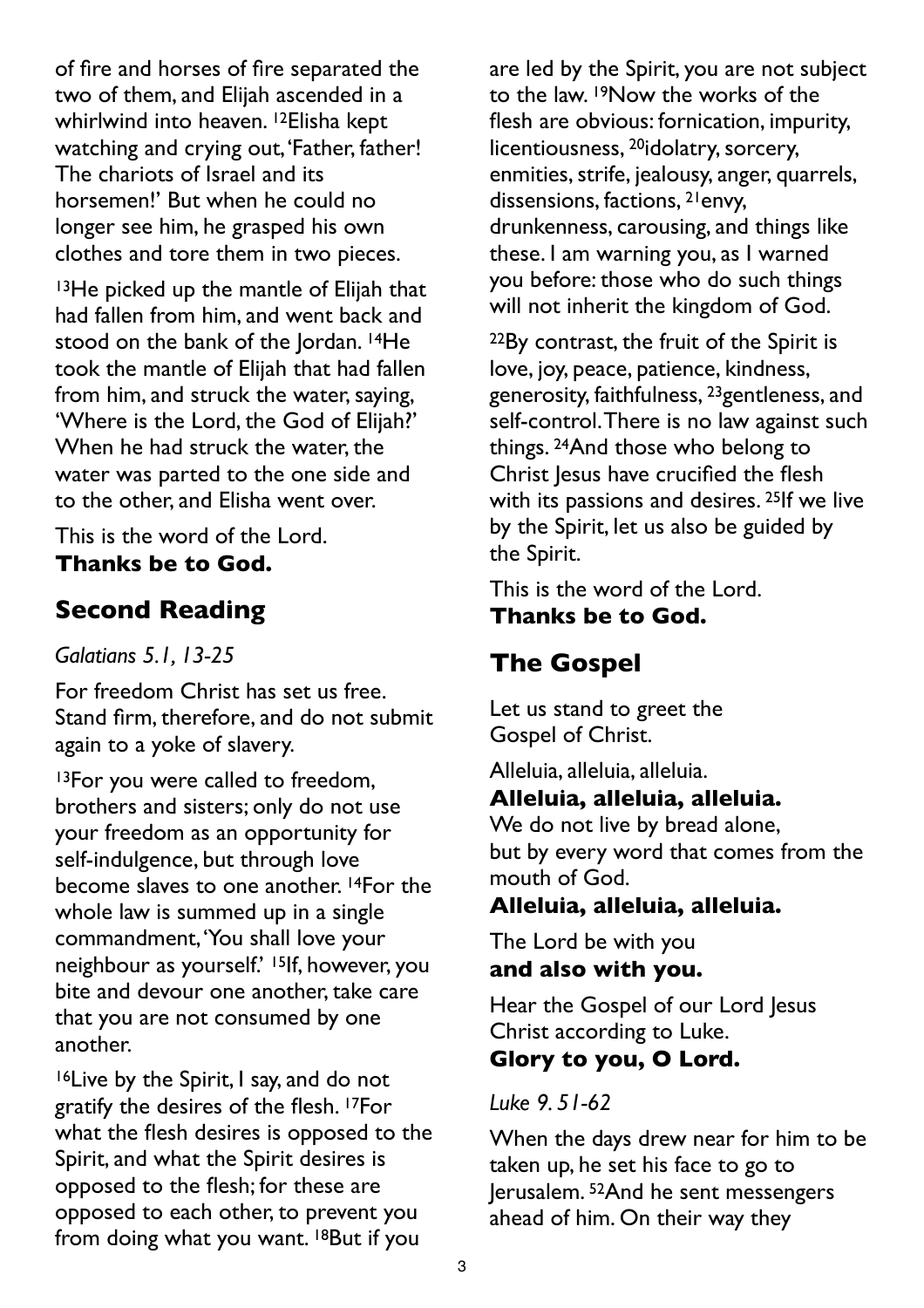entered a village of the Samaritans to make ready for him; 53but they did not receive him, because his face was set towards Jerusalem. <sup>54</sup>When his disciples James and John saw it, they said, 'Lord, do you want us to command fire to come down from heaven and consume them?' 55But he turned and rebuked them. 56Then they went on to another village.

57As they were going along the road, someone said to him, 'I will follow you wherever you go.' <sup>58</sup>And lesus said to him, 'Foxes have holes, and birds of the air have nests; but the Son of Man has nowhere to lay his head.' 59To another he said, 'Follow me.' But he said, 'Lord, first let me go and bury my father.' <sup>60</sup>But Jesus said to him, 'Let the dead bury their own dead; but as for you, go and proclaim the kingdom of God.' 61Another said, 'I will follow you, Lord; but let me first say farewell to those at my home.' <sup>62</sup> lesus said to him, 'No one who puts a hand to the plough and looks back is fit for the kingdom of God.'

This is the Gospel of the Lord. **Praise to you, O Christ.**

*Please be seated*

### **The Sermon**

Let us stand to declare our faith in God, Father, Son and Holy Spirit.

### **The Nicene Creed**

**We believe in one God, the Father, the Almighty, maker of heaven and earth, of all that is, seen and unseen.** 

**We believe in one Lord, Jesus Christ, the only Son of God, eternally begotten of the Father, God from God, Light from Light, true God from true God, begotten, not made, of one Being with the Father; through him all things were made. For us and for our salvation he came down from heaven, was incarnate from the Holy Spirit and the Virgin Mary and was made man. For our sake he was crucified under Pontius Pilate; he suffered death and was buried. On the third day he rose again in accordance with the Scriptures; he ascended into heaven and is seated at the right hand of the Father. He will come again in glory to judge the living and the dead, and his kingdom will have no end. We believe in the Holy Spirit, the Lord, the giver of life, who proceeds from the Father and the Son, who with the Father and the Son is worshipped and glorified, who has spoken through the prophets. We believe in one holy catholic and apostolic Church.**

**We acknowledge one baptism**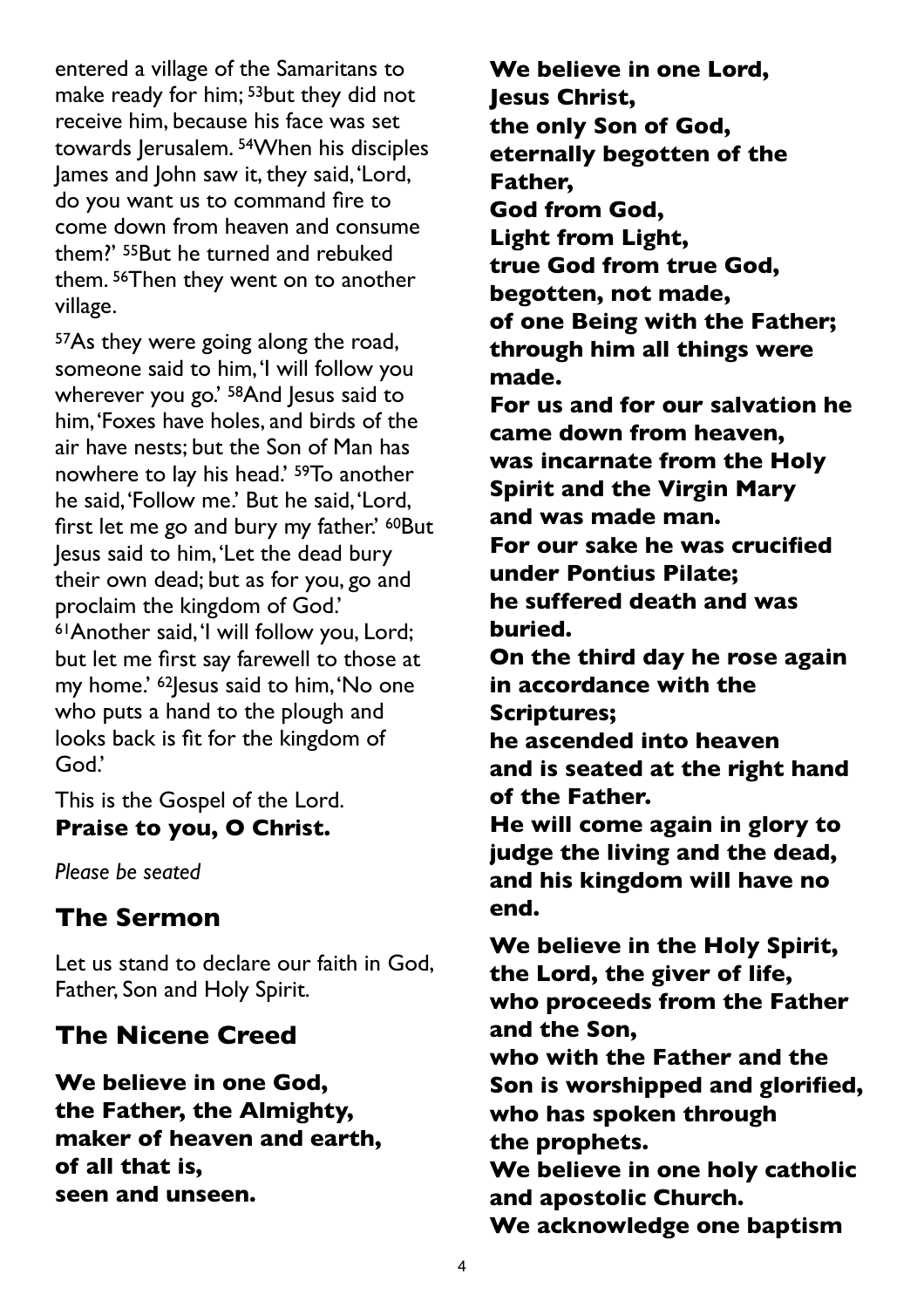**for the forgiveness of sins. We look for the resurrection of the dead, and the life of the world to come. Amen.**

### **Prayers of Intercession**

Lord, in your mercy, **hear our prayer.**

Merciful Father,

**accept these prayers for the sake of your Son, our Saviour, Jesus Christ. Amen.**

### **¶ The Liturgy of the Sacrament**

*Please stand*

### **The Peace**

Christ is our peace. He has reconciled us to God in one body by the cross. We meet in his name and share his peace.

*cf Ephesians 2.15,16*

The peace of the Lord be always with you **and also with you.**

Let us offer one another a sign of God's peace

**Yours, Lord, is the greatness, the power, the glory, the splendour, and the majesty; for everything in heaven and on earth is yours. All things come from you, and of your own do we give you.**

### **The Eucharistic Prayer (F)**

The Lord is here. **His Spirit is with us.**

Lift up your hearts. **We lift them to the Lord.**

Let us give thanks to the Lord our God. **It is right to give thanks and praise.**

You are worthy of our thanks and praise, Lord God of truth, for by the breath of your mouth you have spoken your word, and all things have come into being.

You fashioned us in your image and placed us in the garden of your delight.

Though we chose the path of rebellion you would not abandon your own.

Again and again you drew us into your covenant of grace.

You gave your people the law and taught us by your prophets to look for your reign of justice, mercy and peace.

As we watch for the signs of your kingdom on earth, we echo the song of the angels in heaven, evermore praising you and saying:

**Holy, holy, holy Lord, God of power and might, heaven and earth are full of your glory. Hosanna in the highest. Blessed is he who comes in the name of the Lord. Hosanna in the highest.**

Lord God, you are the most holy one, enthroned in splendour and light, yet in the coming of your Son Jesus Christ you reveal the power of your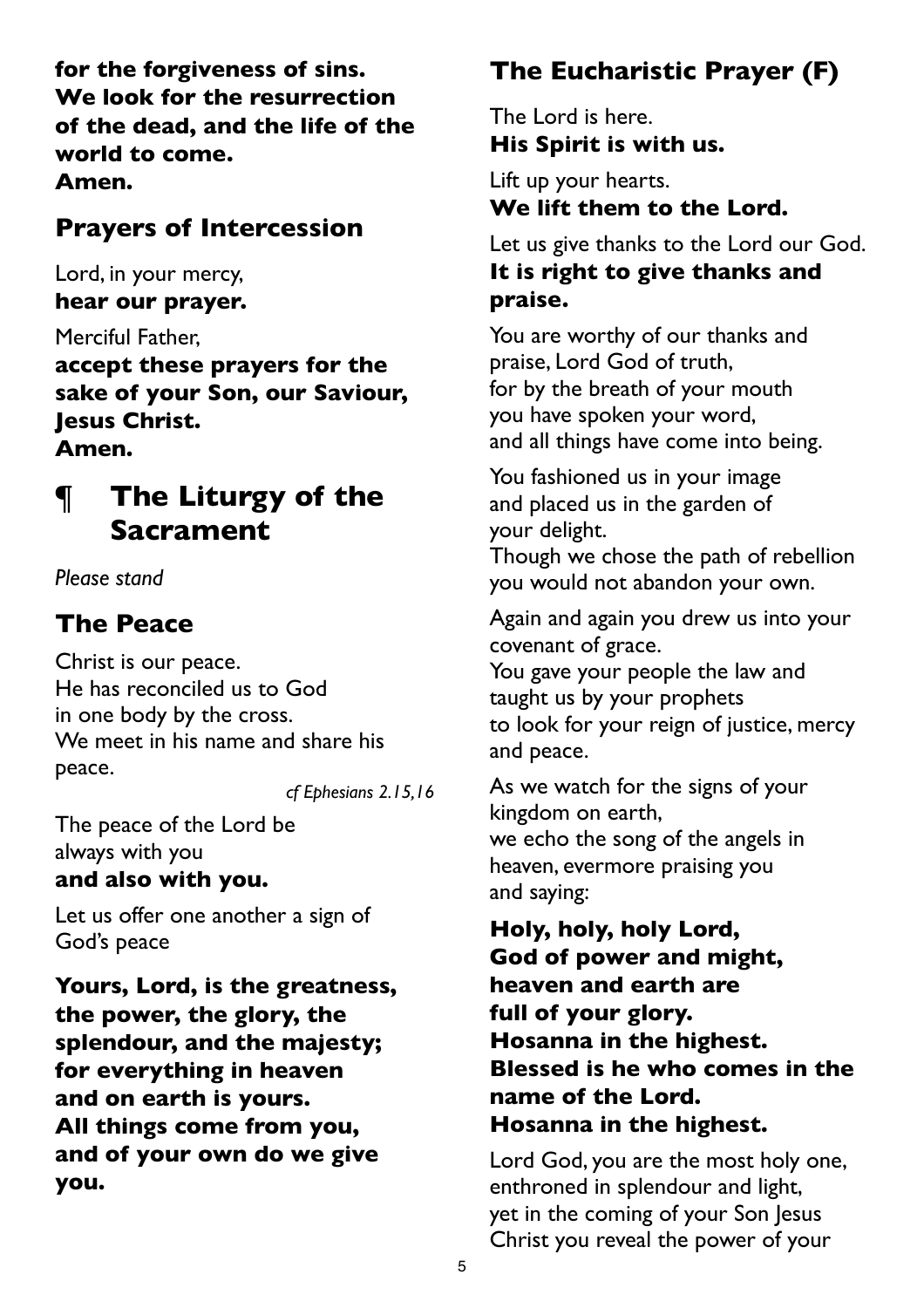love made perfect in our human weakness.

#### **Amen. Lord, we believe.**

Embracing our humanity, Jesus showed us the way of salvation; loving us to the end, he gave himself to death for us; dying for his own, he set us free from the bonds of sin, that we might rise and reign with him in glory.

#### **Amen. Lord, we believe.**

On the night he gave up himself for us all he took bread and gave you thanks; he broke it and gave it to his disciples, saying:

Take, eat; this is my body which is given for you;

do this in remembrance of me.

#### **Amen. Lord, we believe.**

In the same way, after supper he took the cup and gave you thanks; he gave it to them, saying: Drink this, all of you; this is my blood of the new covenant which is shed for you and for many for the forgiveness of sins. Do this, as often as you drink it, in remembrance of me.

#### **Amen. Lord, we believe.**

Therefore we proclaim the death that he suffered on the cross, we celebrate his resurrection, his bursting from the tomb, we rejoice that he reigns at your right hand on high and we long for his coming in glory.

### **Amen. Come, Lord Jesus.**

As we recall the one, perfect sacrifice of our redemption, Father, by your Holy Spirit let these gifts

of your creation be to us the body and blood of our Lord Jesus Christ; form us into the likeness of Christ and make us a perfect offering in your sight.

### **Amen. Come, Holy Spirit.**

Look with favour on your people and in your mercy hear the cry of our hearts. Bless the earth, heal the sick, let the oppressed go free and fill your Church with power from on high.

### **Amen. Come, Holy Spirit.**

Gather your people from the ends of the earth to feast with St Matthew and all your saints at the table in your kingdom, where the new creation is brought to perfection in Jesus Christ our Lord;

**by whom, and with whom, and in whom, in the unity of the Holy Spirit, all honour and glory be yours, almighty Father, for ever and ever. Amen.**

*Please be seated*

### **The Lord's Prayer**

Believing the promises of God, let us pray with confidence as our Saviour has taught us:

**Our Father in heaven, hallowed be your name, your kingdom come, your will be done, on earth as in heaven. Give us today our daily bread. Forgive us our sins**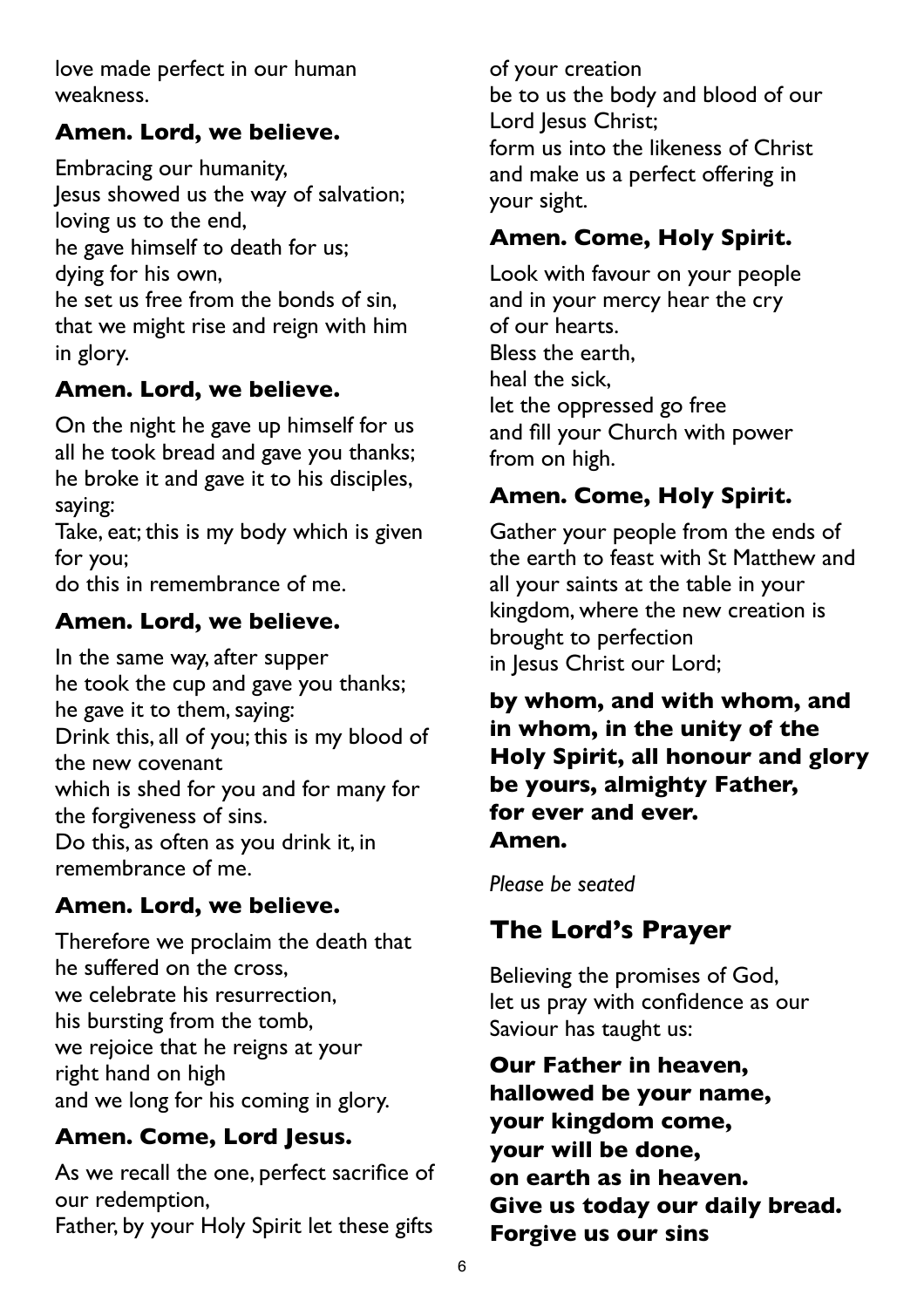**as we forgive those who sin against us. Lead us not into temptation but deliver us from evil. For the kingdom, the power, and the glory are yours now and for ever. Amen.**

#### **Breaking of the Bread**

We break this bread to share in the body of Christ.

**Though we are many, we are one body, because we all share in one bread.**

### **Agnus Dei**

**Jesus, Lamb of God, have mercy on us.**

**Jesus, bearer of our sins, have mercy on us.**

**Jesus, redeemer of the world, grant us peace.**

#### **Invitation to Communion**

Jesus is the Lamb of God who takes away the sin of the world. Blessed are those who are called to his supper.

**Lord, I am not worthy to receive you, but only say the word, and I shall be healed.**

**We do not presume to come to this your table, merciful Lord, trusting in our own righteousness, but in your manifold and great mercies.**

**We are not worthy so much as to gather up the crumbs under your table. But you are the same Lord whose nature is always to have mercy. Grant us therefore, gracious Lord, so to eat the flesh of your dear Son Jesus Christ and to drink his blood, that our sinful bodies may be made clean by his body and our souls washed through his most precious blood, and that we may evermore dwell in him and he in us. Amen.**

*Communicant members of any Christian Church are invited to receive Holy Communion. If you wish to receive a blessing please bow your head.*

### **Prayer after Communion**

*Silence is kept.*

Loving Father, we thank you for feeding us at the supper of your Son: sustain us with your Spirit, that we may serve you here on earth until our joy is complete in heaven, and we share in the eternal banquet with Jesus Christ our Lord. **Amen.**

**Almighty God, we thank you for feeding us with the body and blood of your Son Jesus Christ. Through him we offer you our souls and bodies to be a living sacrifice. Send us out in the power of**